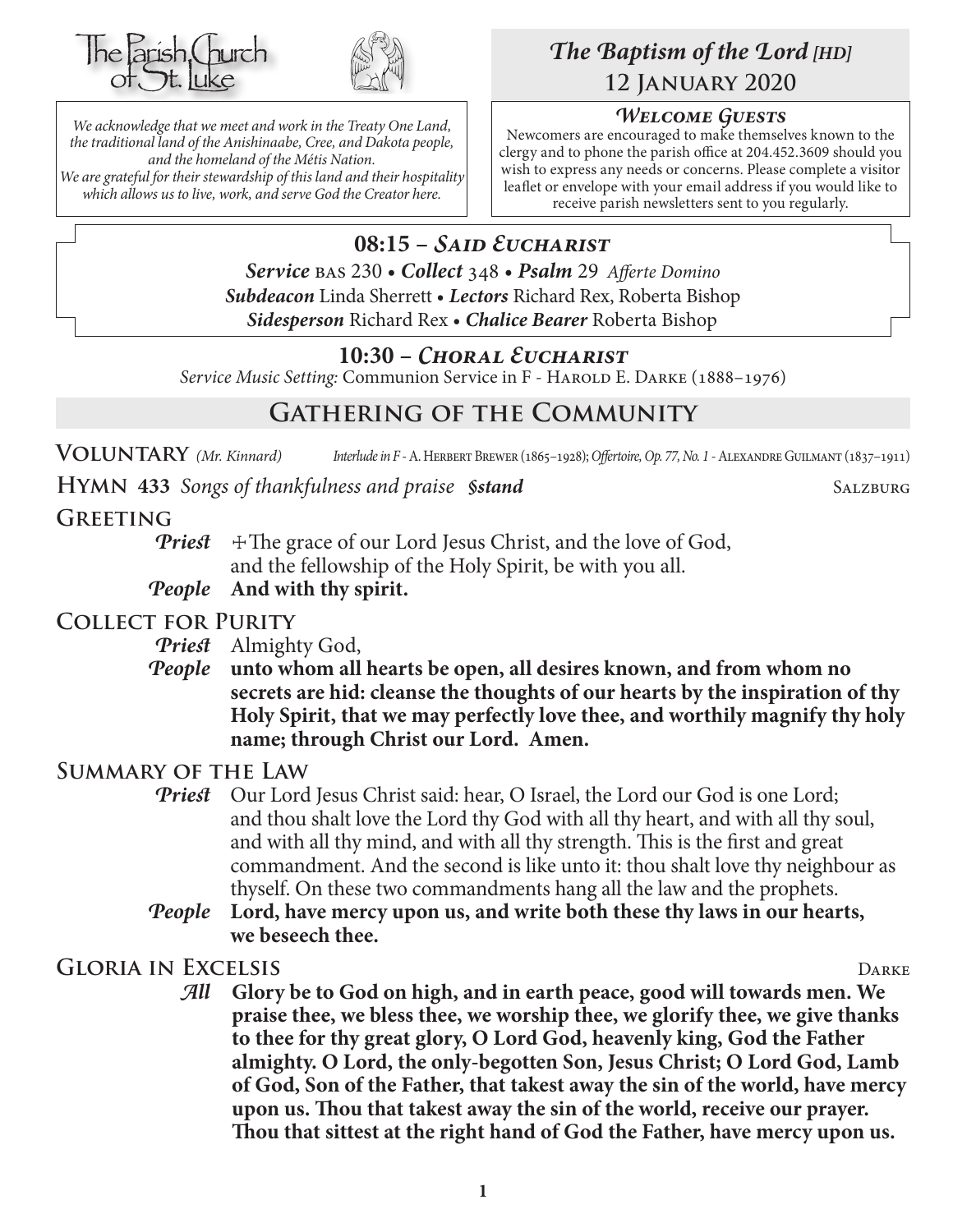#### **For thou only art holy; thou only art the Lord; thou only, O Christ, with the Holy Ghost, art most high in the glory of God the Father. Amen.**

**Collect of the Day** *The Baptism of the Lord*

*Priest* Eternal Father, who at the baptism of Jesus revealed him to be your Son, anointing him with the Holy Spirit, keep your children, born of water and the Spirit, faithful to their calling; through Jesus Christ our Lord, who lives and reigns with you and the Holy Spirit, one God, now and for ever.*Amen.*

# **Proclamation of the Word**

# **First Lesson** *Isaiah 42.1–9 §sit Lector* A Reading from the Book of Isaiah.

Here is my servant, whom I uphold, my chosen, in<br>whom my soul delights; I have put my spirit upon<br>him he will have forth institute to the nations <sup>21</sup>him; he will bring forth justice to the nations. <sup>2</sup>He will not cry or lift up his voice, or make it heard in the street; <sup>3</sup>a bruised reed he will not break, and a dimly burning wick he will not quench; he will faithfully bring forth justice. 4 He will not grow faint or be crushed until he has established justice in the earth; and the coastlands wait for his teaching. <sup>5</sup>Thus says God, the Lord, who created the heavens and stretched them out, who spread out the earth and what comes from it, who gives breath to

the people upon it and spirit to those who walk in it: <sup>6</sup>I am the Lord, I have called you in righteousness, I have taken you by the hand and kept you; I have given you as a covenant to the people, a light to the nations, 7 to open the eyes that are blind, to bring out the prisoners from the dungeon, from the prison those who sit in darkness. 8 I am the Lord, that is my name; my glory I give to no other, nor my praise to idols. <sup>9</sup>See, the former things have come to pass, and new things I now declare; before they spring forth, I tell you of them.

## ℣ The Word of the Lord. ℟ **Thanks be to God.**

**Psalm** *29 Afferte Domino Chant:* Henry George Ley (1887–1962)

**B**ring unto the Lord, O ye mighty, bring young rams unto the Lord \*<br>ascribe unto the Lord worship and strength.

- **ascribe unto the Lord worship and strength.**
- 2 Give the Lord the honour due unto his Name **\* worship the Lord with holy worship.**
- 3 It is the Lord that commandeth the waters **\* it is the glorious God that maketh the thunder.**
- 4 It is the Lord that ruleth the sea; the voice of the Lord is mighty in operation **\* the voice of the Lord is a glorious voice.**
- 5 The voice of the Lord breaketh the cedar-trees **\* yea, the Lord breaketh the cedars of Libanus.**
- 6 He maketh them also to skip like a calf **\* Libanus also, and Sirion, like a young unicorn.**
- 7 The voice of the Lord divideth the flames of fire; the voice of the Lord shaketh the wilderness **\* yea, the Lord shaketh the wilderness of Cades.**
- 8 The voice of the Lord maketh the hinds to bring forth young, and discovereth the thick bushes **\* in his temple doth every man speak of his honour.**
- 9 The Lord sitteth above the water-flood **\* and the Lord remaineth a King for ever.**
- 10 The Lord shall give strength unto his people **\* the Lord shall give his people the blessing of peace.** ☩**Glory be to the Father, and to the Son, and to the Holy Ghost; As it was in the beginning, in now and ever shall be: world without end. Amen.**

## **Second Lesson** *Acts 10.34–43*

**Lector** A Reading from the Book of Acts.

Peter began to speak to the Gentiles: "I truly understand<br>that God shows no partiality, <sup>35</sup>but in every nation<br>any nation contribution and describition is this acceptable anyone who fears him and does what is right is acceptable to him. 36You know the message he sent to the people of Israel, preaching peace by Jesus Christ — he is Lord of all. 37That message spread throughout Judea, beginning

in Galilee after the baptism that John announced: 38how God anointed Jesus of Nazareth with the Holy Spirit and with power; how he went about doing good and healing all who were oppressed by the devil, for God was with him. 39We are witnesses to all that he did both in Judea and in Jerusalem. They put him to death by hanging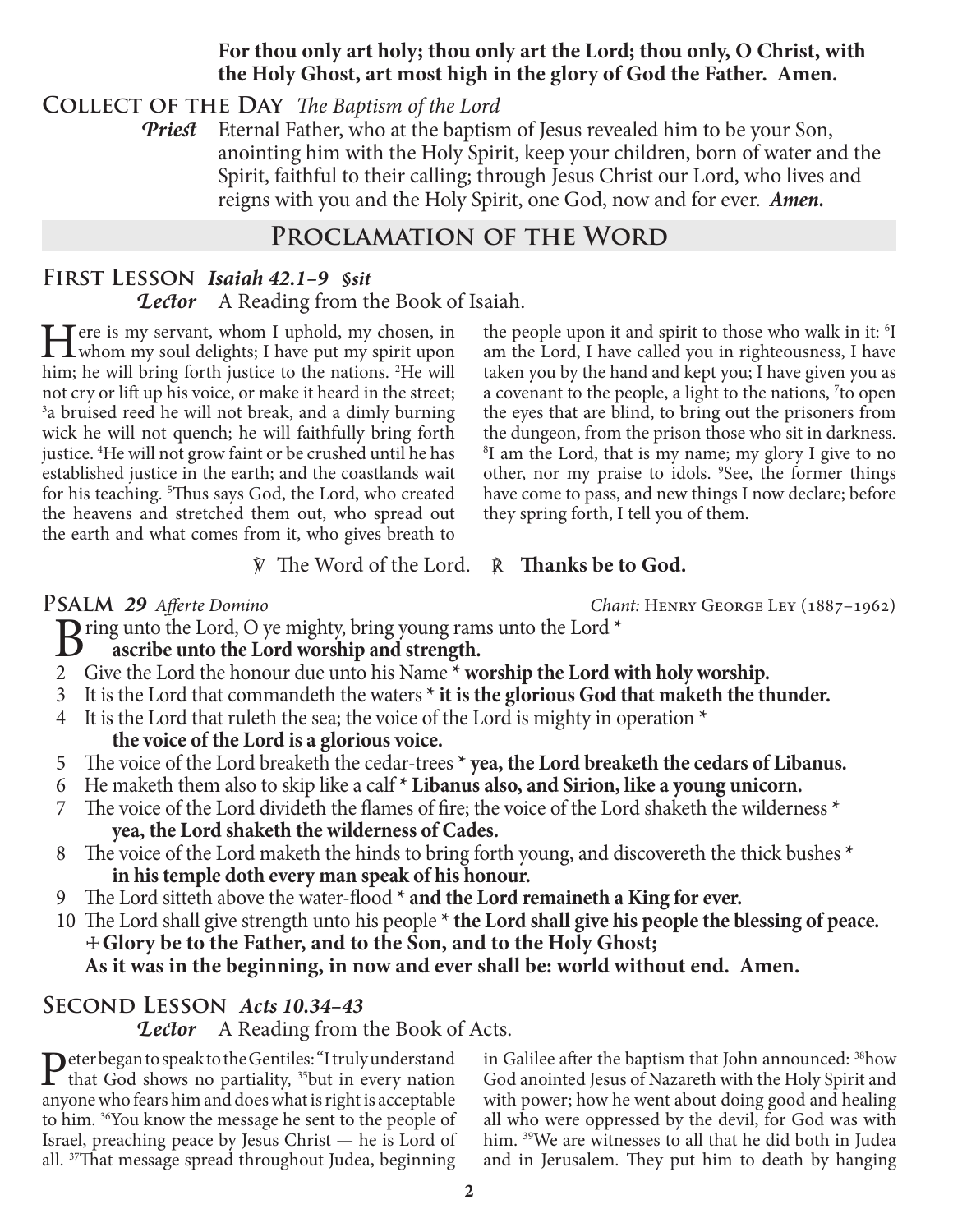him on a tree; <sup>40</sup>but God raised him on the third day and allowed him to appear, <sup>41</sup>not to all the people but to us who were chosen by God as witnesses, and who ate and drank with him after he rose from the dead. 42He commanded us to preach to the people and to testify that he is the one ordained by God as judge of the living and the dead. 43All the prophets testify about him that everyone who believes in him receives forgiveness of sins through his name."

℣ The Word of the Lord. ℟ **Thanks be to God.**

**GRADUAL HYMN 391** On Jordan's bank *§stand* WINCHESTER NEW

**Gospel** *St. Matthew 3.13–17 §face the Gospel Gospeler* The Lord be with you. *People* **And with thy spirit.**

> ☩☩☩The Holy Gospel of our Lord Jesus Christ according to St. Matthew. **Glory be to thee, O Lord.**

Then Jesus came from Galilee to John at the Jordan,<br>to be baptized by him. <sup>14</sup>John would have prevented<br>him. engine ...<sup>6</sup>L gand, to be harting has now and day him, saying, "I need to be baptized by you, and do you come to me?" 15But Jesus answered him, "Let it be so now; for it is proper for us in this way to fulfil all righteousness." Then he consented. 16And when Jesus

had been baptized, just as he came up from the water, suddenly the heavens were opened to him and he saw the Spirit of God descending like a dove and alighting on him. 17And a voice from heaven said, "This is my Son, the Beloved, with whom I am well pleased."

℣ The Gospel of Christ. ℟ **Praise be to thee, O Christ.**

#### **Homily** *§sit*

**Nicene Creed** *§stand*

*All* **I believe in one God, the Father almighty, maker of heaven and earth, and of all things visible and invisible; And in one Lord Jesus Christ, the onlybegotten Son of God, begotten of the Father before all worlds, God, of God; Light, of Light; very God, of very God; begotten, not made; being of one substance with the Father; through whom all things were made: who for us and for our salvation came down from heaven, and was incarnate by the Holy Ghost of the Virgin Mary, and was made man, and was crucified also for us under Pontius Pilate. He suffered and was buried, and the third day he rose again according to the scriptures, and ascended into heaven, and sitteth on the right hand of the Father. And he shall come again with glory to judge both the quick and the dead: whose kingdom shall have no end. And I believe in the Holy Ghost, the Lord, the giver of life, who proceedeth from the Father and the Son, who with the Father and the Son together is worshipped and glorified, who spake by the prophets. And I believe one, holy, catholic, and apostolic Church. I acknowledge one**  baptism for the remission of sins.  $\pm$ And I look for the resurrection of the **dead, and the life of the world to come. Amen.**

#### **Prayers of the People** *§stand, sit, or kneel*

#### **Confession and Absolution**

*Priest* Let us humbly confess our sins to almighty God.

*People* **Almighty God, Father of our Lord Jesus Christ, Maker of all things and judge of all people: We acknowledge and confess our manifold sins and wickedness, Which we from time to time most grievously have committed, By thought, word and deed, Against thy divine majesty. We do earnestly**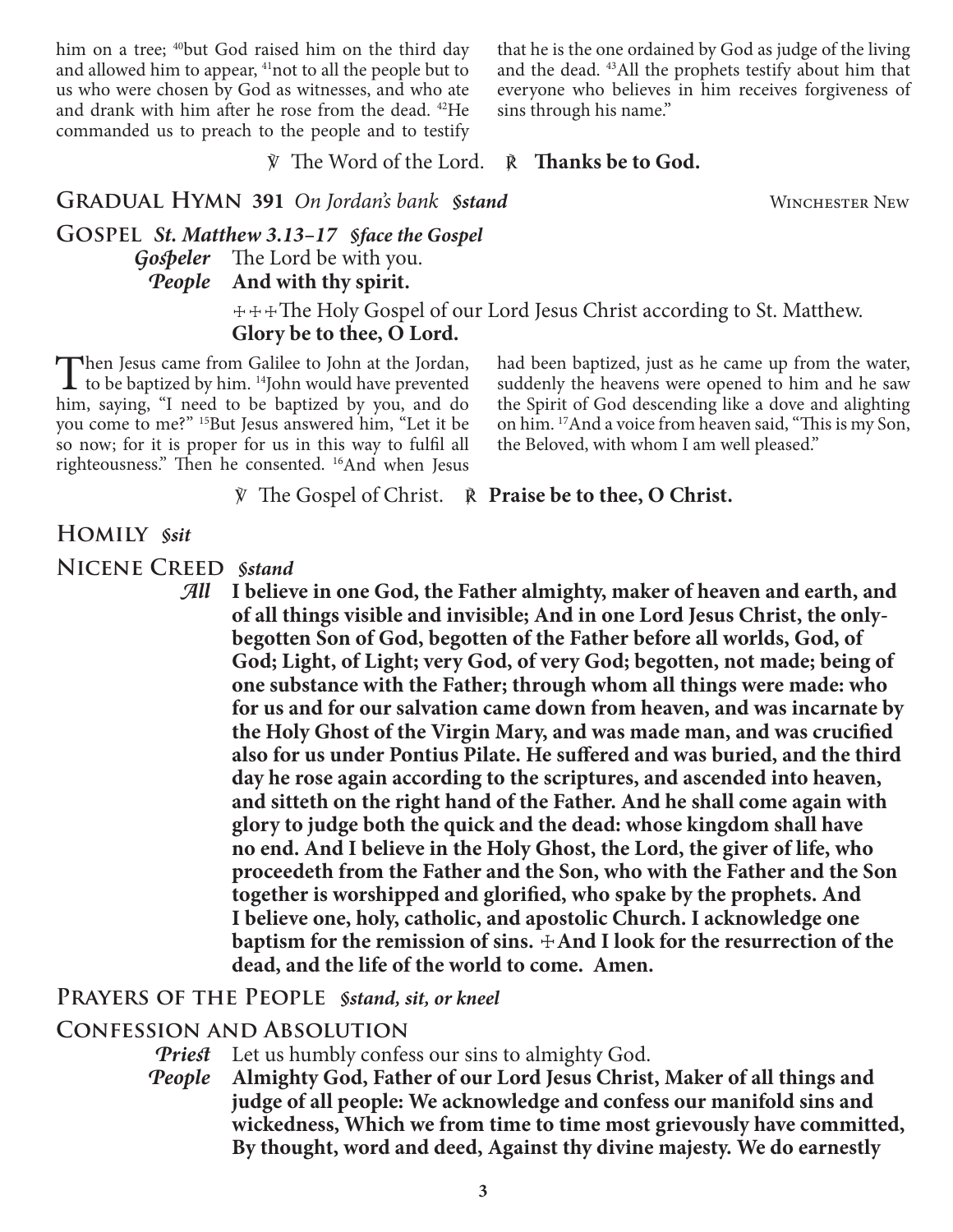**repent, and are heartily sorry for these our misdoings. Have mercy upon us, most merciful Father; For thy Son our Lord Jesus Christ's sake, Forgive us all that is past; And grant that we may ever hereafter Serve and please thee In newness of life, To the honour and glory of thy name; Through Jesus Christ our Lord. Amen.**

- *Priest* Almighty God, our heavenly Father, who of his great mercy hath promised forgiveness of sins to all them that with hearty repentance and true faith turn unto him:  $\pm$  have mercy upon you; pardon and deliver you from all your sins; confirm and strengthen you in all goodness; and bring you to everlasting life; through Jesus Christ our Lord.
	- *All* **Amen.**

## **The Peace** *§stand*

*Priest* The peace of the Lord be always with you.

*All* **And with thy spirit.**

# **Celebration of the Eucharist**

## **OFFERTORY HYMN 39** At the name of Jesus KING's WESTON (1st tune)

**Offertory Sentence** *§remain standing Priest* All things come of thee, O Lord.

## *People* **And of thine own have we given thee.**

## **Prayer over the Gifts**

*Priest* God of life and freedom, we celebrate the revelation of Jesus as the Christ who makes all creation new. Accept all we offer you this day and make us new in him, who is Lord for ever and ever. *Amen.*

**GREAT THANKSGIVING** *Eucharistic Prayer A - Third Preface of the Lord's Day* 

*Priest* The Lord be with you. *People* **And with thy spirit.** Lift up your hearts. **We lift them up unto the Lord.**

Let us give thanks unto our Lord God.

## **It is meet and right so to do.**

*Priest* It is very meet, right, and our bounden duty, that we should at all times, and in all places, give thanks unto thee, O Lord, holy Father, almighty, everlasting God, creator and preserver of all things. Who by water and the Holy Spirit hast made us a holy people in Jesus Christ our Lord; thou dost renew that mystery in bread and wine and nourish us, to show forth thy glory in all the world. Therefore with angels and archangels, and with all the company of heaven, we laud and magnify thy glorious name; evermore praising thee and saying:

## **SANCTUS, BENEDICTUS** DARKE

*All* **Holy, holy, holy, Lord God of Hosts, heaven and earth are full of thy glory. Glory be to thee, O Lord most high.** ☩**Blessed is he that cometh in the name of the Lord: Hosanna in the highest.** *§kneel or sit*

*Priest* Blessing and glory and thanksgiving be unto thee, almighty God, our heavenly Father, who of thy tender mercy didst give thine only Son Jesus Christ to take our nature upon him, and to suffer death upon the cross for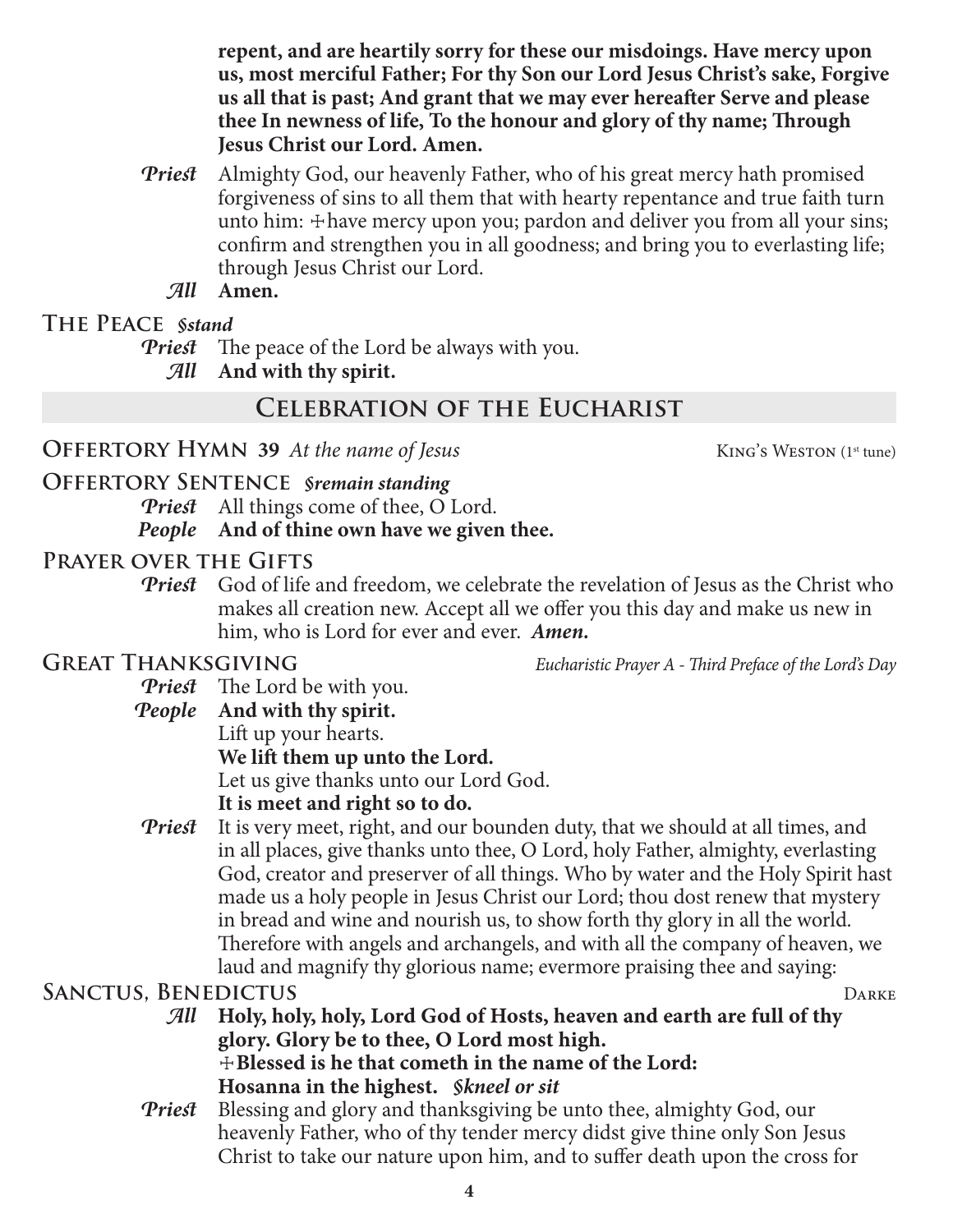our redemption; who made there, by his one oblation of himself once offered, a full, perfect, and sufficient sacrifice, oblation, and satisfaction, for the sins of the whole world; and did institute, and in his holy Gospel command us to continue, a perpetual memorial of that his precious death, until his coming again. Hear us, O merciful Father, we most humbly beseech thee; and grant that we receiving these thy creatures of bread and wine, according to thy Son our Saviour Jesus Christ's holy institution, in remembrance of his death and passion, may be partakers of his most blessed body and blood; who, in the same night that he was betrayed, took bread; and, when he had given thanks, he brake it; and gave it to his disciples, saying, "Take, eat; this is my body which is given for you: Do this in remembrance of me." Likewise after supper he took the cup; and when he had given thanks, he gave it to them, saying, "Drink ye all, of this; for this is my blood of the new covenant, which is shed for you and for many for the remission of sins: Do this, as oft as ye shall drink it, in remembrance of me." Wherefore, O Father, Lord of heaven and earth, we thy humble servants, with all thy holy Church, remembering the precious death of thy beloved Son, his mighty resurrection, and glorious ascension, and looking for his coming again in glory, do make before thee, in this sacrament of the holy bread of eternal life and the cup of everlasting salvation, the memorial which he hath commanded:

## *All* **We praise thee, we bless thee, we thank thee, and we pray to thee, Lord our God.**

 And we entirely desire thy fatherly goodness mercifully to accept this our sacrifice of praise and thanksgiving, most humbly beseeching thee to grant, that by the merits and death of thy Son Jesus Christ, and through faith in his blood, we and all thy whole Church may obtain remission of our sins, and all other benefits of his passion; And we pray that by the power of thy Holy Spirit, all we who are partakers of this holy communion may be fulfilled with thy grace and heavenly benediction;  $\pm$ through Jesus Christ our Lord, by whom and with whom, in the unity of the Holy Spirit, all honour and glory be unto thee, O Father Almighty, world without end. *Amen.*

# **Lord's Prayer**

*Priest* And now, as our Saviour Christ hath taught us, we are bold to say:

*All* **Our Father, who art in heaven, hallowed be thy name, thy kingdom come, thy will be done, on earth as it is in heaven. Give us this day our daily bread. And forgive us our trespasses, as we forgive those who trespass against us. And lead us not into temptation, but deliver us from evil. For thine is the kingdom, the power, and the glory, for ever and ever. Amen.**

# **Breaking of the Bread**

*All* **We do not presume to come to this thy table, O merciful Lord, trusting in our own righteousness, but in thy manifold and great mercies. We are not worthy so much as to gather up the crumbs under thy table. But thou art the same Lord, whose property is always to have mercy: grant us therefore, gracious Lord, so to eat the flesh of thy dear Son Jesus Christ, and to drink his blood, that we may evermore dwell in him, and he in us. Amen.**

**Fraction Anthem** *Agnus Dei* Darke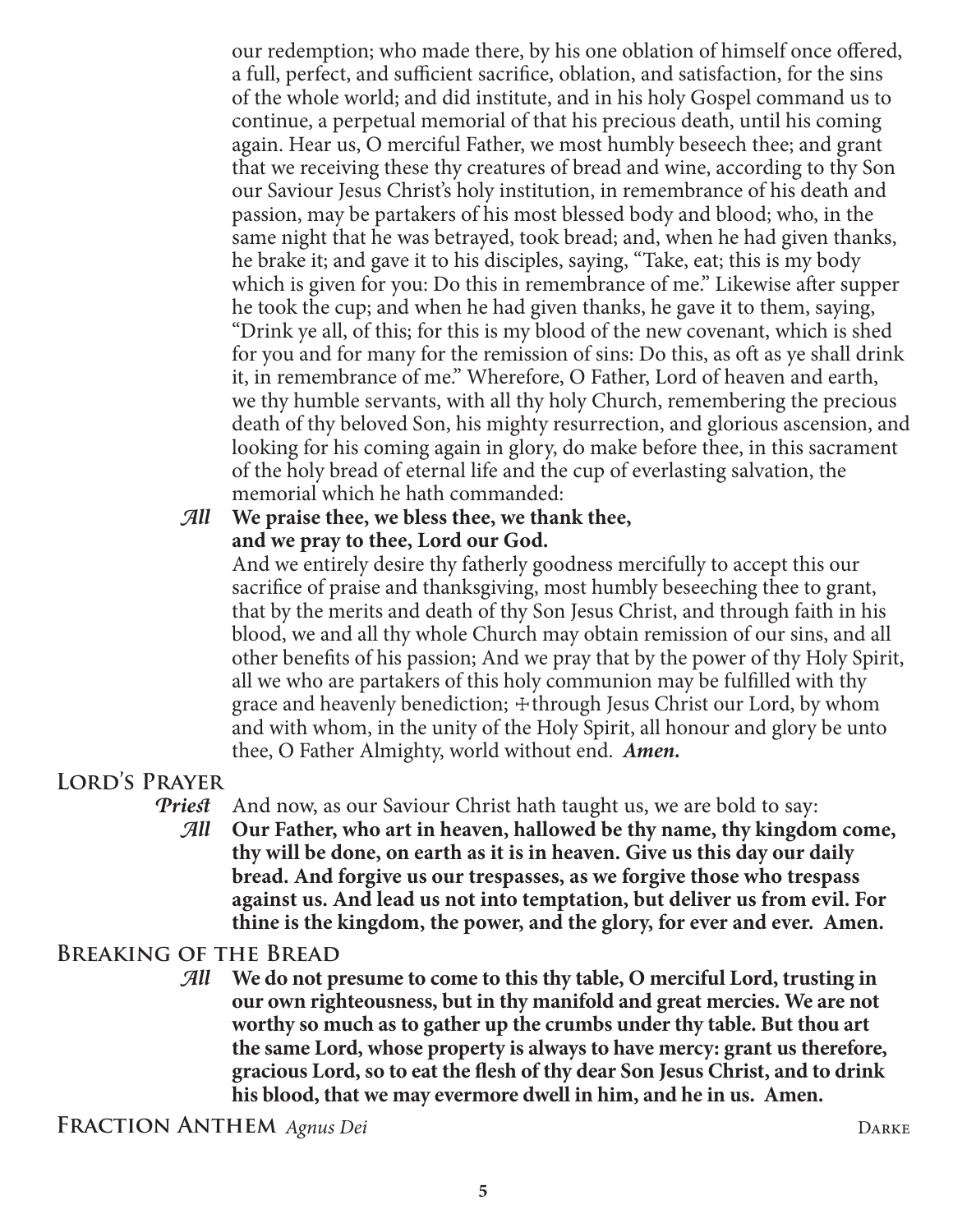## **Invitation**

*Priest* The gifts of God for the People of God. *People* **Thanks be to God.**

### **The Communion**

*During the administration of Communion and the Ablutions, the choir will sing:* HYMN 67 *Come down, O love divine* NORTH PETHERTON ANTHEM *Lord, lead us still* JOHANNES BRAHMS (1833-1897)

## **Prayer after Communion** *§stand*

*Priest* Gracious God, lover of all, by this sacrament you make us one family in Christ your Son, one in the sharing of his body and blood, one in the communion of his Spirit. Help us to grow in love for one another and come to the full maturity of the Body of Christ. We ask this in his name. *Amen.*

#### **Doxology**

*Priest* Glory to God

*All* **whose power, working in us, can do infinitely more than we can ask or imagine. Glory to God from generation to generation, in the Church and in Christ Jesus, for ever and ever. Amen.**

#### **Blessing**

*Priest* The peace of God, which passeth all understanding, keep your hearts and minds in the knowledge and love of God, and of his Son Jesus Christ our Lord:  $\pm$ And the blessing of God almighty, the Father, the Son, and the Holy Spirit be amongst you and remain with you always. *Amen.*

#### **Announcements** *§sit*

**HYMN** 239 O thou who camest from above *§stand* HEREFORD

**Dismissal**

**Leader** Go in peace to love and serve the Lord. *People* **Thanks be to God.**

**Voluntary** *(Mr. Kinnard) Alla Marcia-* Thomas Adams (1785–1858)

*Flowers in the church this morning are given to the Glory of God and in loving memory of John Connor by Gail Mildren.*

*Following the 10:30 service you are cordially invited to Church House for refreshments and fellowship.*

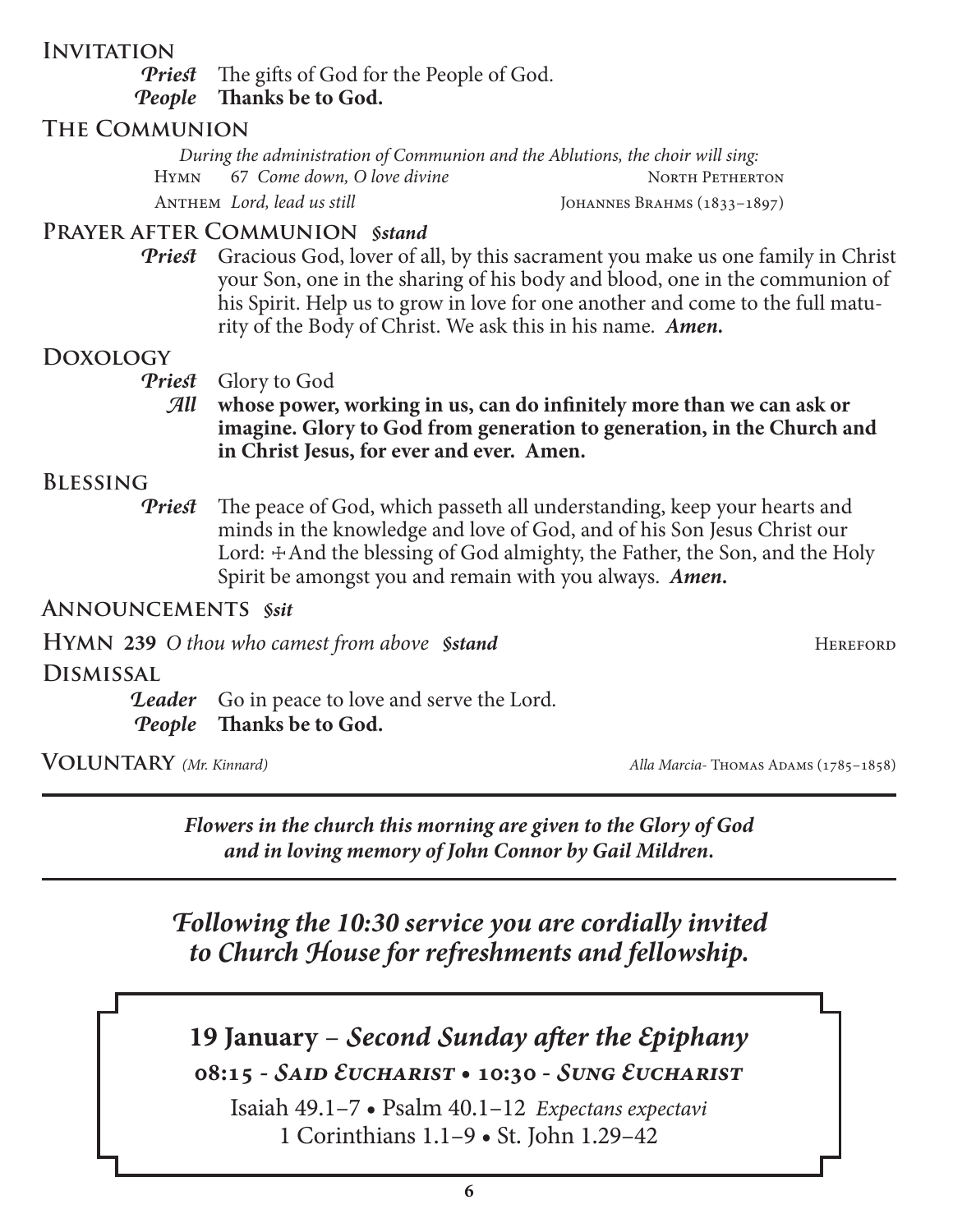| <b>ASSISTING -</b> |                                                               |
|--------------------|---------------------------------------------------------------|
|                    | Lectors Malcolm Tinsley, Jennifer Schmidt                     |
|                    | <b>Chalice Bearers</b> Vivien Isfeld, Kevin Webb              |
|                    | Sidespersons Kathy Mikkelsen, Carol Perch                     |
|                    | Subdeacon Sheila Welbergen                                    |
|                    | Crucifer Don Seaton                                           |
|                    | <b>Acolytes</b> Alvin Morris, Susan Roe-Finlay                |
|                    | <b>Intercessor</b> David Ellis                                |
|                    | <b>Oblationers</b> Jan Roberts, David Owen Lucas              |
|                    | <b>Counters</b> Susan Tinsley, Malcolm Tinsley                |
|                    | Altar Guild Susan Roe-Finlay                                  |
|                    | Children's Program Kendall Jackson, Monica Majur, Rohan Kiska |
|                    | <b>Refreshments</b> Shirley Tinsley                           |
|                    | (proceeds: Coffee Funds)                                      |

If you would like your birth date or anniversary published in the pew leaflet, please contact the parish office.

#### *Happy Birthday*

Cole Schmeichel 15 January Shirley Almdal 16 January David Ellis 16 January Emily Lastra 17 January

*A Celebration of Life for Marjorie Sizeland, r.i.p., will be held in St. Luke's on Saturday 18 January at 10:30.*

#### *A Service of Ordination to the Priesthood for Dwight Rutherford and Theo Robinson*

*will be held in St. John's Cathedral on Saturday 18 January at 15:00. You are cordially invited to attend and show our support for these two ordinands.*

## *Please include the following people in your prayers:*

#### **Parishioners:**

Cathy Jones, Marjorie Sizeland, R.I.P., Paul Hogue, Paul and Beryl Magel, Betty DeJong, Nancy Dunn, Jeff Brown, Bill Brant, Georgie Snead, Orest Rosolowich, Fr. Tom Graham, Ann Croft, Dorothy and John Funnell, Ruth Calvert, Ted. R., Shirley and Neil Almdal, Cecile Chiddenton, John Judge, Carol Perch.

#### **Friends and Family:**

Bishop Geoffrey's father, Jack Woodcroft, R.I.P., Baby York Skirrow. R.I.P., Beth Anderson, R.I.P., Gordon Clarke, Gary, David Hagerman, Lar, Marcus, Randy, Simon, Kayla, Jason, Jim Carr, Alain Carlson, John McCorquodale, Mike Kondracki, David Martin, The Rev. Bob Brownlie, The Rev. Canon John Ezeobi, Jenny Miller, George Peterson, Brenda Calder, Daphne W., Edgar Dirk, Walter Mildren, Ed Miller, George Nelson, Everett Lampman.

*This parish has been blessed by your presence today.*